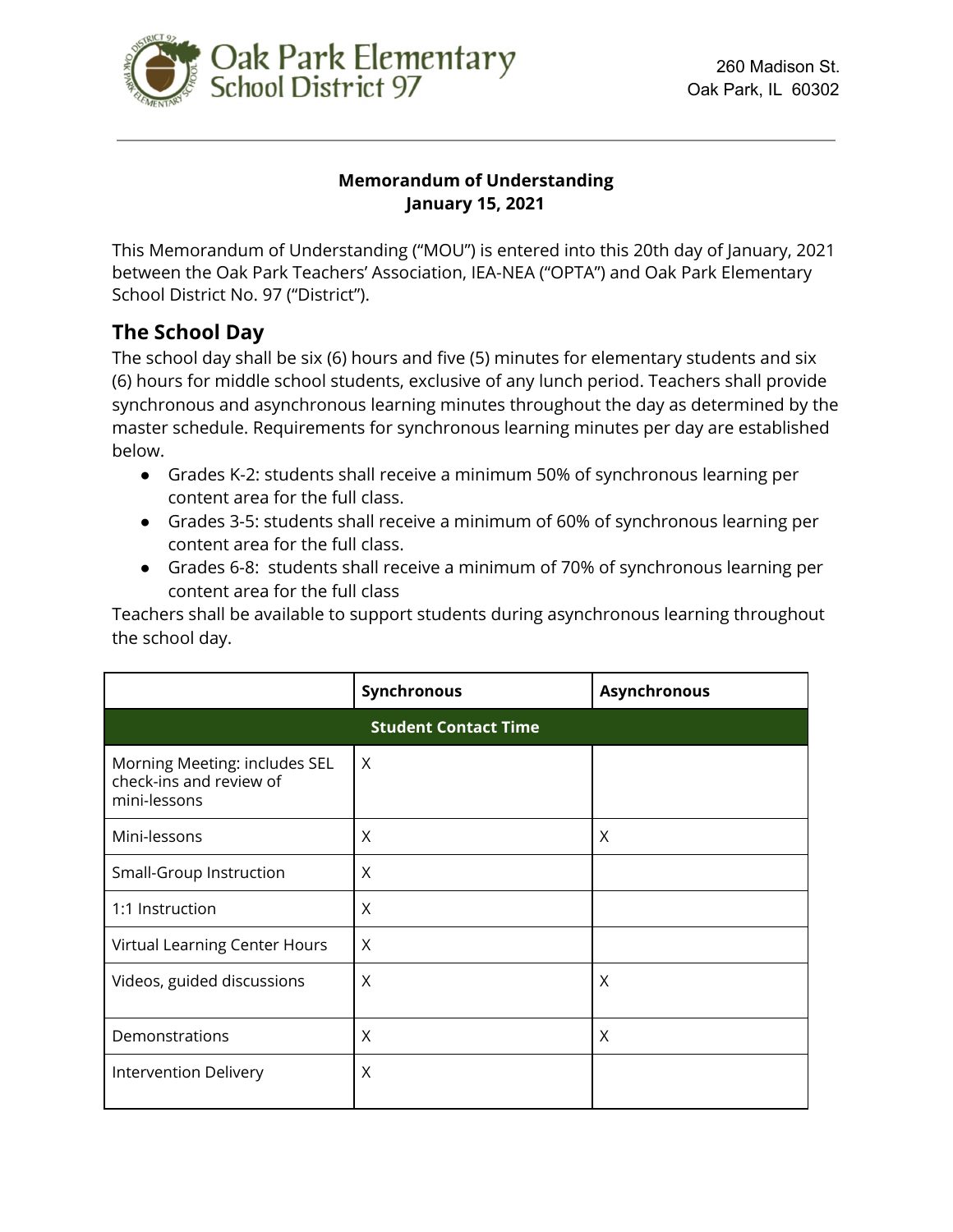| Project Based Learning |  |  |
|------------------------|--|--|
|------------------------|--|--|

Teachers are required to allocate their time per the Instructional Delivery Remote Learning Plan Option as developed by the Learning Models Team.

# **Part-Time Teachers**

Part-time teachers shall work their FTE equivalent according to the requirements of a full-time teacher. Part-time teachers are required to attend all remote learning plan days, teacher institute days and the professional development day. Part-time teachers will be paid on a pro-rata basis for their attendance.

# **Teacher Assignments**

*Article IX Teacher Assignments and Transfers, Section A Teacher Assignments, Number 3* of the 2018-2022 Collective Bargaining Agreement shall be interpreted to include changes due to the COVID-19 pandemic as a reason to reassign staff. Administration shall collaborate with the union and seek volunteers to make any necessary changes. A protocol will be developed by a subset of the negotiating team to identify how staff will be reassigned.

# **Teacher Work Year**

Due to the impact of Remote learning, the BOE and Administration is committed to providing additional professional development to ensure staff are prepared to start the 2020-2021 school year remotely. Therefore**,** the teacher work year for the 2020-2021 school year shall consist of one hundred eighty-three (182) work days, including one hundred seventy-six (176) student attendance days (5 student days may be used as remote planning days), and six (6) Teacher Institute days.

# **Institute Days, Remote Planning Days and Professional Development Day**

The days shall be planned based on the teacher needs survey for remote learning. Teachers are required to attend and actively engage in all institute days, remote planning days, and the professional development day; No personal days will be granted on any of these scheduled days. The six (6) institute days held from August 24 - August 31shall begin at 8:00 AM and end at 3:00 PM with a 30-minute lunch break. It is the teacher's responsibility to reflect and apply knowledge gained to curriculum and instruction in a remote learning environment.

## **Instructional Expectations**

● Teachers, Teacher teams, and/or departments shall provide instructional plans to principals and assistant principals the Friday prior to the start of the week. Said plans shall indicate standards, learning objectives, instructional delivery methods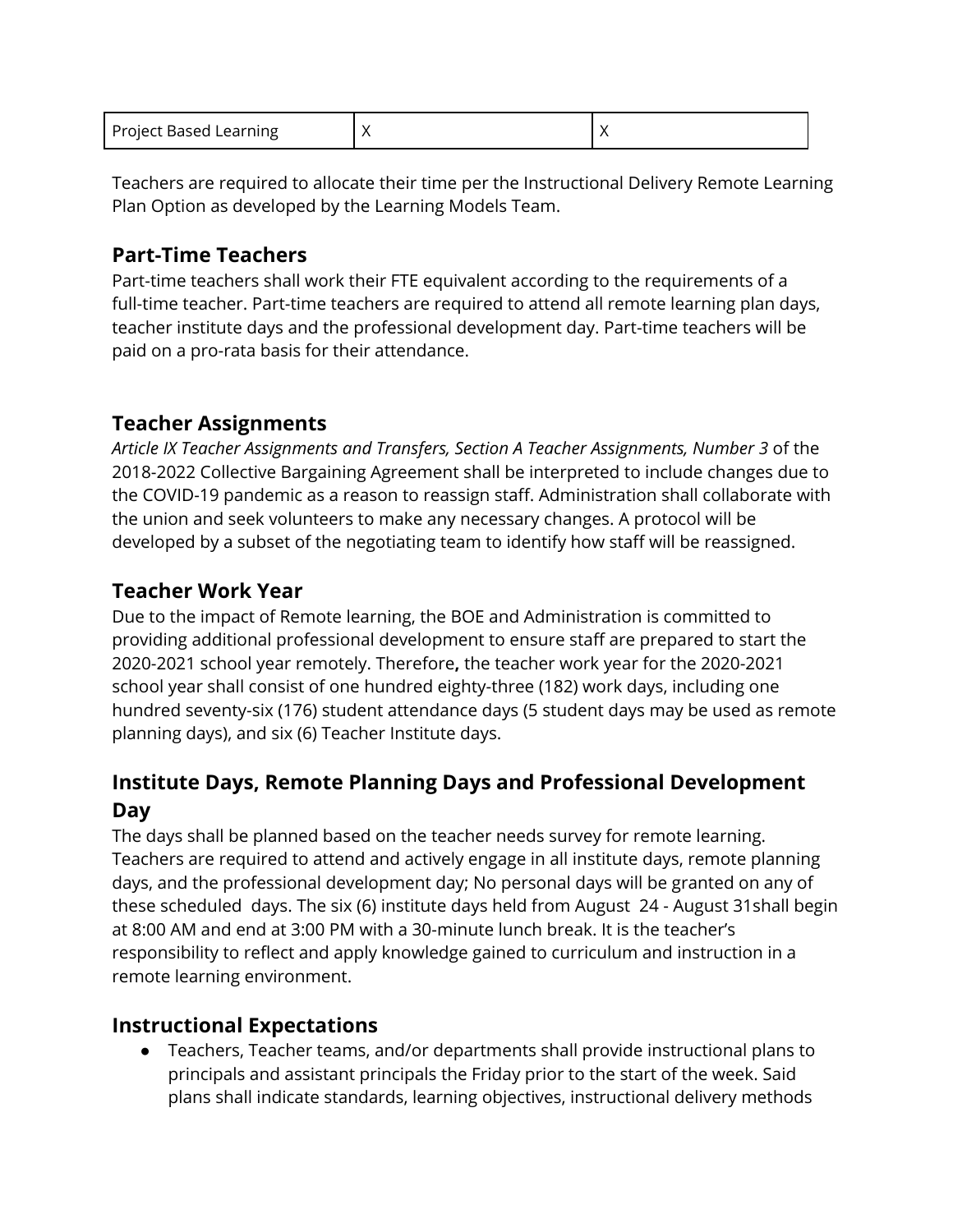(synchronously and asynchronously), assessments, accommodations, and Zoom links. Middle school educators shall use Canvas. Elementary school educators shall determine a template chosen in consultation with the building principal.

- Teachers are required to build knowledge of and implement student learning environments utilizing SeeSaw (K-2), Google Classroom (3-5), and Canvas (6-8). These learning management systems shall be utilized for instruction and communication between teachers, students and families.
- Teachers are required to understand best practices to implement the Google ecosystem and other District software into the curriculum to increase efficiency, collaboration and engagement.
- Teachers shall provide timely feedback to all students for assignments including asynchronous student work and intermittent feedback on ongoing projects.
- Teachers shall reach out to students who do not complete assignments or do not attend remote learning. If unable to contact the student, teachers shall contact the parents/guardians.
- The District reserves the right to require educators to livestream their lesson(s) at any point during the 2020-21 school year when it is necessary to provide remote instruction to students while also providing in-person instruction.

# **Communication**

- Teachers shall maintain weekly class communication to families, which should include important dates and upcoming instructional goals.
- Teachers shall contact parents of students who are not making academic and social progress.
- Teachers shall collaborate with administrators and team members to ensure the social and academic success of all students during weekly meetings.

# **Transition of Instructional Format**

Based upon changing circumstances during the 2020-2021 school year, the District reserves the right to adjust the instructional format (remote, hybrid, onsite) and remote planning days as appropriate for students.

## **Hybrid Learning Environment**

**Initial Notice** For initial entry into hybrid learning, staff will receive a 10 day calendar notice of an on site return.

**Remote Learning Planning Days** Administration will collaborate with OPTA to guarantee two remote planning days prior to the District offering a hybrid learning environment to all students. Building administration shall use up to 2.5 hours to review the return to school safety plan. Elementary teachers may use the remainder of the two days to prepare their classrooms and to acclimate to live streaming. Middle school teachers may use one day to prepare their classrooms and to acclimate to live streaming. The remainder of the time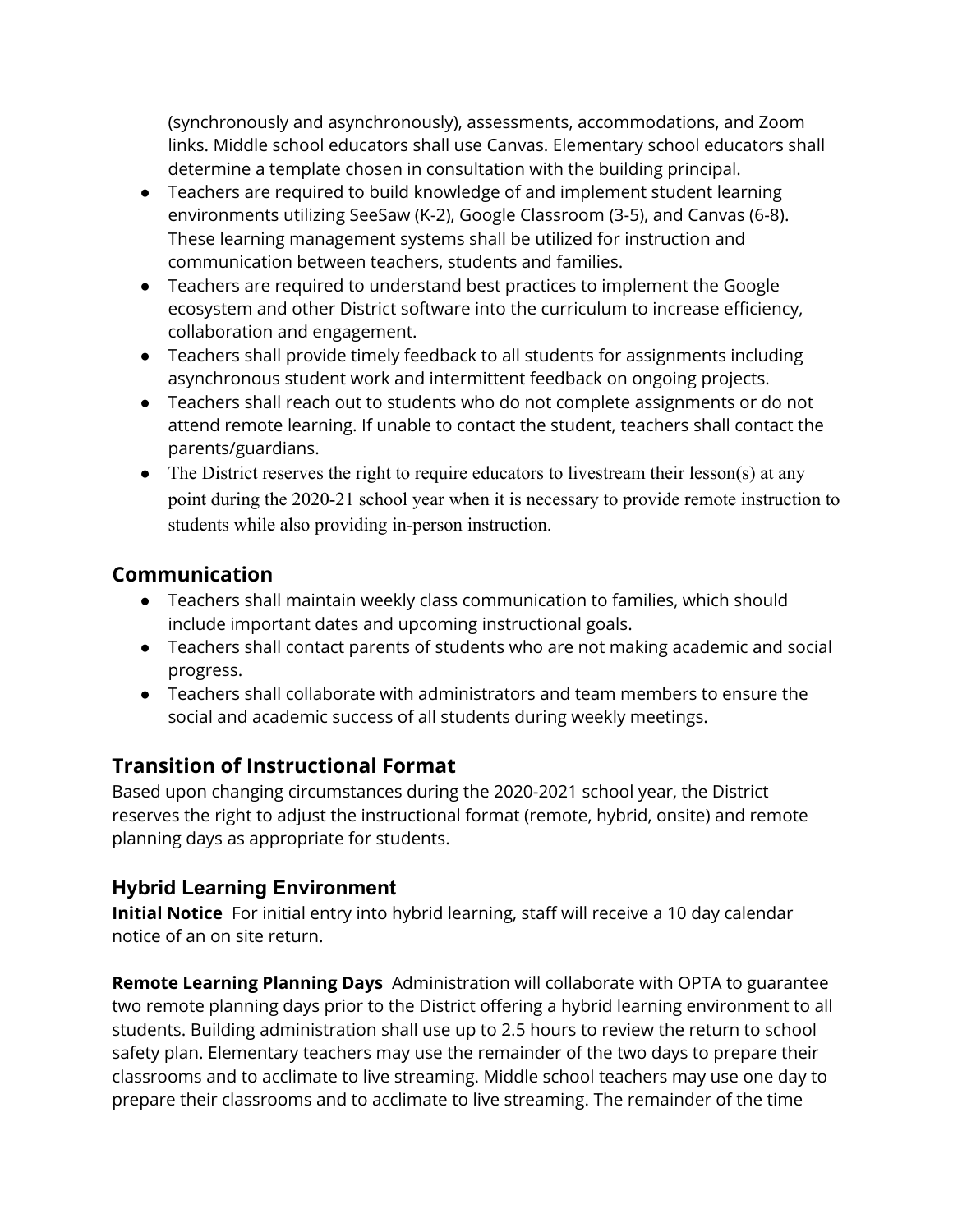shall be used for team collaboration to create project-based learning plans. Teachers are required to be onsite for Remote Learning Planning Days.

**One week prior to students returning** All affected staff must report to their respective building no less than three (3) days during this week. Staff who desire to voluntarily report for more than three (3) days shall provide written notice at least 48 hours in advance to the appropriate building principal identifying the dates and times they intend to be on-site.

**Upon student return** All elementary teachers must report to work daily. Middle school teachers shall report to work as follows:

- Teachers plus each grade level's assigned non core-staff shall report as follows:
	- **Week of 6th grade students onsite**: 6th grade teachers + 7th grade staff with 50% on Monday and Tuesday and 50% on Wednesday and Thursday
	- **Week of 7th grade students onsite:** 7th grade teachers + 8th grade staff with 50% on Monday and Tuesday and 50% on Wednesday and Thursday
	- **Week of 8th grade students onsite:** 8th grade teachers + 6th grade staff with 50% on Monday and Tuesday and 50% on Wednesday and Thursday

The Superintendent or designee has the authority to modify the number of teachers reporting daily at any time. An ad-hoc negotiations team consisting of 3 OPTA negotiating team members and 3 Board of Education/Administration team members will reevaluate the number of teachers reporting daily during the third week of students being onsite.

Teachers shall report to work 20 minutes prior to the instructional start of students. Teachers shall assist with the exit of students and remain at work until students have exited the building or gone to their assigned area for pick up for 10 minutes following the end of the scheduled hybrid time. Teachers will not be compensated for this 20 minutes of supervision before school or 10 minutes after school, this will be separate from before and/or after school duty listed in the contract. An ad-hoc negotiations team consisting of 3 OPTA negotiating team members and 3 Board of Education/Administration team members will reevaluate the arrival time during the third week of students being onsite.

Due to the evolving information regarding the pandemic, the negotiating team will reconvene to discuss the return of teachers onsite for the entirety of the workday based on the vaccination implementation plan.

District administration and the Board of Education strongly encourage and highly recommend teachers to be onsite for the duration of the teacher workday. The District will no longer "outfit" a teacher's home for remote learning. However, teachers do have the option to leave following their after school duty. Teachers are leaving at their own risk. The commute from school to home between morning and afternoon classes is not part of the workday and not considered performance of job duties.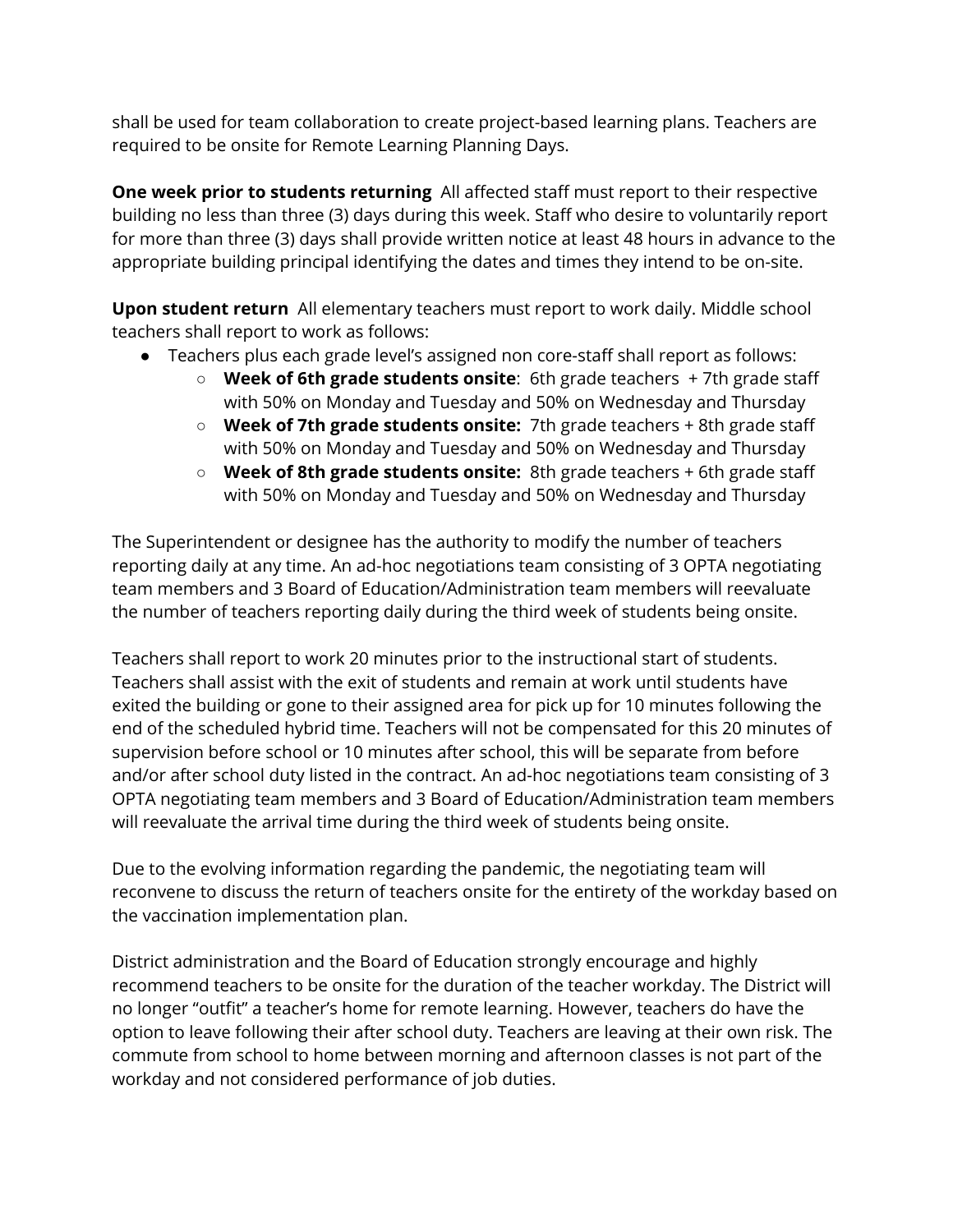Teachers will be held accountable for unsatisfactory virtual work. Examples of unsatisfactory work includes but is not limited to: not arriving on time to classes, not being present during a class, chronic internet connectivity issues, continual background disruptions, traveling while instructing class, inappropriate virtual backgrounds, etc. Teachers who engage in unsatisfactory virtual work will immediately be required to report daily and remain onsite throughout the workday for the remainder of the school year unless otherwise informed by their supervisor.

**Adaptive Pause** If an adaptive pause is taken, teachers will be allowed to work remotely with the exception of those needed to be onsite to instruct the District's students with highest needs as categorized by the state of Illinois. Teachers will be required to return onsite once the District returns to hybrid learning. Teachers acknowledge and recognize that the District shall take adaptive pauses as needed due to the COVID-19 pandemic.

**Health and Safety** Oak Park District 97 Bargaining Unit Members shall follow ISBE and IDPH safety recommendations when teachers are required to be onsite and/or work with students. The District shall maintain an updated health and safety manual inclusive of return to onsite learning metrics and safety protocols.

## **COVID-19 Sick Bank**

The Board and Association agree to create a Pandemic Sick Leave Bank for the duration of the 2020-2021 school year as a means to ensure that educators working onsite have access to paid time off specifically for COVID-19 absences. This bank is for staff working onsite who cannot perform their regular duties (onsite or tele-work) due to Covid-19 related symptoms *as defined by IDPH* or quarantine **(***not applicable to staff who have engaged in non-essential travel***).** These days will run concurrently with FMLA.

A COVID-19 absence is defined as:

- 1. the employee is exhibiting symptoms of COVID-19 as defined by the IDPH and is unable to perform their regular duties(on-site or tele-work) while seeking a COVID-19 diagnosis.
- 2. the employee is subject to a quarantine or isolation order related to COVID-19 and tele-work is not available

or

3. the employee is the primary caregiver for an individual who has COVID-19 and is unable to perform their regular duties via tele-work

ELIGIBILITY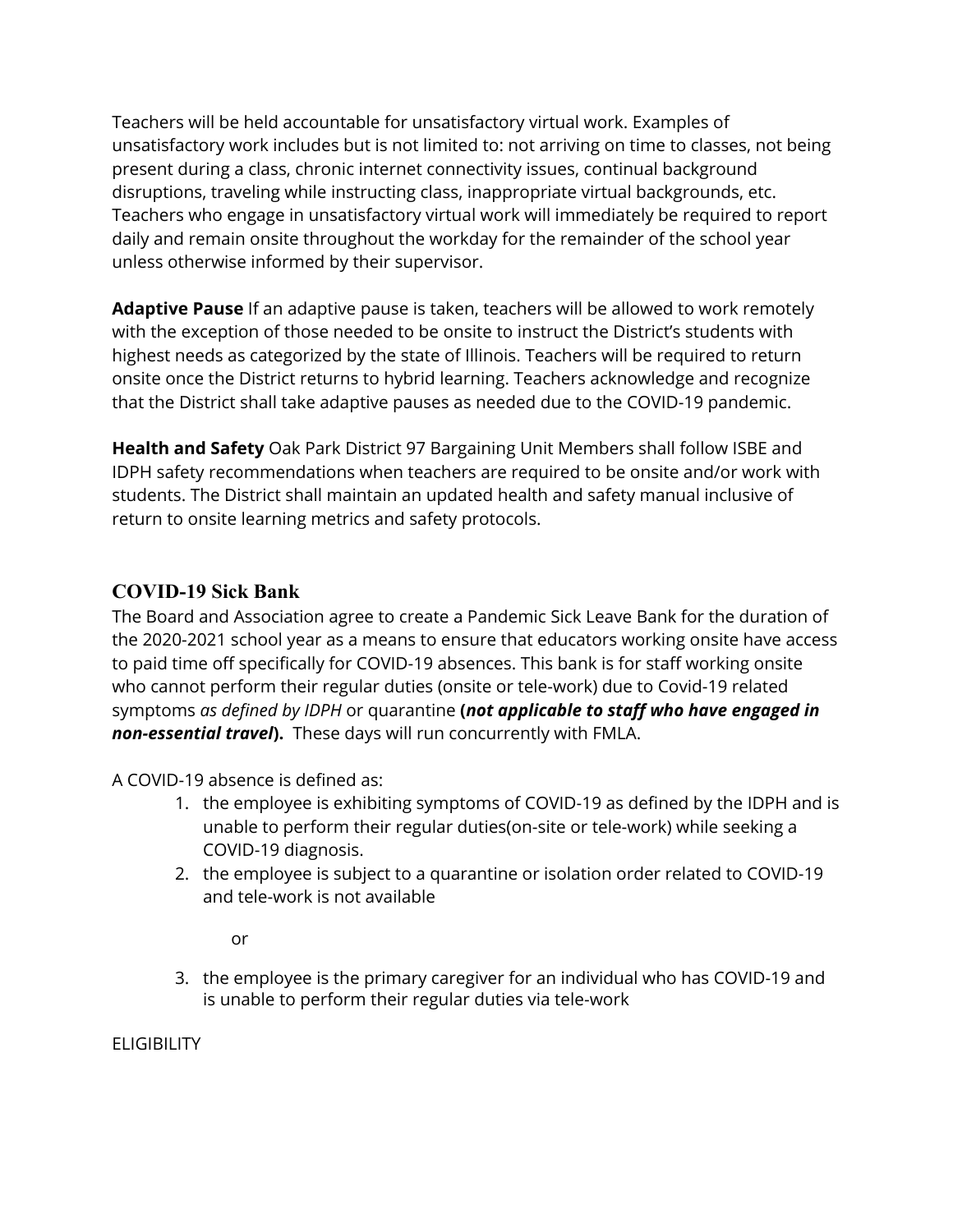- 1. Teachers who are working on-site shall be entitled to draw from the bank prior to using their own personal sick days, provided that all of the following conditions are met:
	- A. The teacher is unable to work, including tele-work, due to COVID-19 related symptoms, a positive COVID-19 test, or a mandated quarantine
	- B. The teacher has used their allotted FFCRA days, if available
	- C. The teacher submits certification, to the OPTA Covid-19 Sick Bank Committee via e-mail to [pandemic@opta97.com](mailto:pandemic@opta97.com), from a physician or agency issuing a quarantine order certifying they are unable to perform their job duties, including tele-work, due to their COVID-19 related absence.
	- D. After the initial quarantine or isolation period concludes, the staff member will be required to submit further documentation to the OPTA Covid-19 Sick Bank Committee in order to be considered for additional days.
	- E. The maximum number of days that can be granted to any one teacher will be thirty (30) days per school year. Beyond the 30 days, the employee will need to utilize their personal and sick leave days prior to submitting an application to the OPTA Sick Leave Bank.
	- F. In the event that a teacher receives a release to return to work and does not use the number of allocated days, any unused days will be returned to the bank.

### **FUNDING**

- 1. The District shall deposit 100 days into the Pandemic Sick Leave Bank
- 2. The Oak Park Teachers' Association Sick Leave Bank will transfer 100 days into the Pandemic Sick Leave Bank
- 3. When this bank drops to 40 days, the parties will reconvene to discuss a potential refunding of the Pandemic Sick Leave Bank
- 4. At the conclusion of the 2020-2021 school year, any remaining days in the bank will be returned to the Oak Park Teachers' Association Sick Leave Bank

### MANAGEMENT

1. The bank will be managed by members of the OPTA Covid-19 Sick Bank Committee. The Ad Hoc Committee shall consist of OPTA Members selected by the OPTA Executive Board. All medical certifications and documentation will be considered confidential.

## REVIEW

1. If FFRCA is renewed or modified after December 31, 2020 and prior to the conclusion of the 2020-2021 school year, the parties agree to meet within 30 calendar days to discuss the changes.

## **Leaves - Paid Leaves**